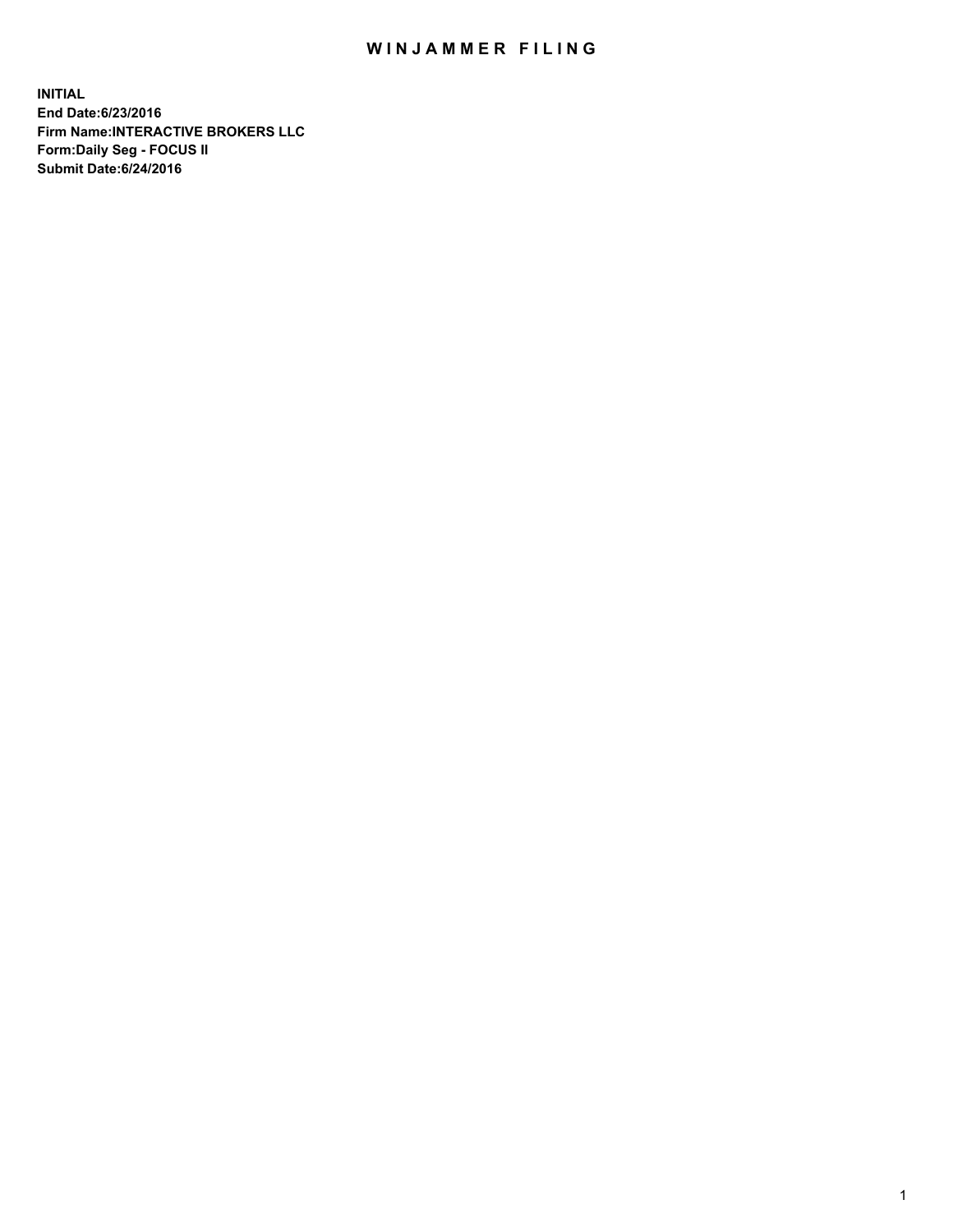## **INITIAL End Date:6/23/2016 Firm Name:INTERACTIVE BROKERS LLC Form:Daily Seg - FOCUS II Submit Date:6/24/2016 Daily Segregation - Cover Page**

| Name of Company<br><b>Contact Name</b><br><b>Contact Phone Number</b><br><b>Contact Email Address</b>                                                                                                                                                                                                                          | <b>INTERACTIVE BROKERS LLC</b><br>James Menicucci<br>203-618-8085<br>jmenicucci@interactivebrokers.c<br>om |
|--------------------------------------------------------------------------------------------------------------------------------------------------------------------------------------------------------------------------------------------------------------------------------------------------------------------------------|------------------------------------------------------------------------------------------------------------|
| FCM's Customer Segregated Funds Residual Interest Target (choose one):<br>a. Minimum dollar amount: ; or<br>b. Minimum percentage of customer segregated funds required:%; or<br>c. Dollar amount range between: and; or<br>d. Percentage range of customer segregated funds required between:% and%.                          | $\overline{\mathbf{0}}$<br>0<br>155,000,000 245,000,000<br>0 <sub>0</sub>                                  |
| FCM's Customer Secured Amount Funds Residual Interest Target (choose one):<br>a. Minimum dollar amount: ; or<br>b. Minimum percentage of customer secured funds required:%; or<br>c. Dollar amount range between: and; or<br>d. Percentage range of customer secured funds required between:% and%.                            | $\overline{\mathbf{0}}$<br>$\overline{\mathbf{0}}$<br>80,000,000 120,000,000<br>00                         |
| FCM's Cleared Swaps Customer Collateral Residual Interest Target (choose one):<br>a. Minimum dollar amount: ; or<br>b. Minimum percentage of cleared swaps customer collateral required:% ; or<br>c. Dollar amount range between: and; or<br>d. Percentage range of cleared swaps customer collateral required between:% and%. | $\overline{\mathbf{0}}$<br>$\overline{\mathbf{0}}$<br>0 <sub>0</sub><br><u>00</u>                          |

Attach supporting documents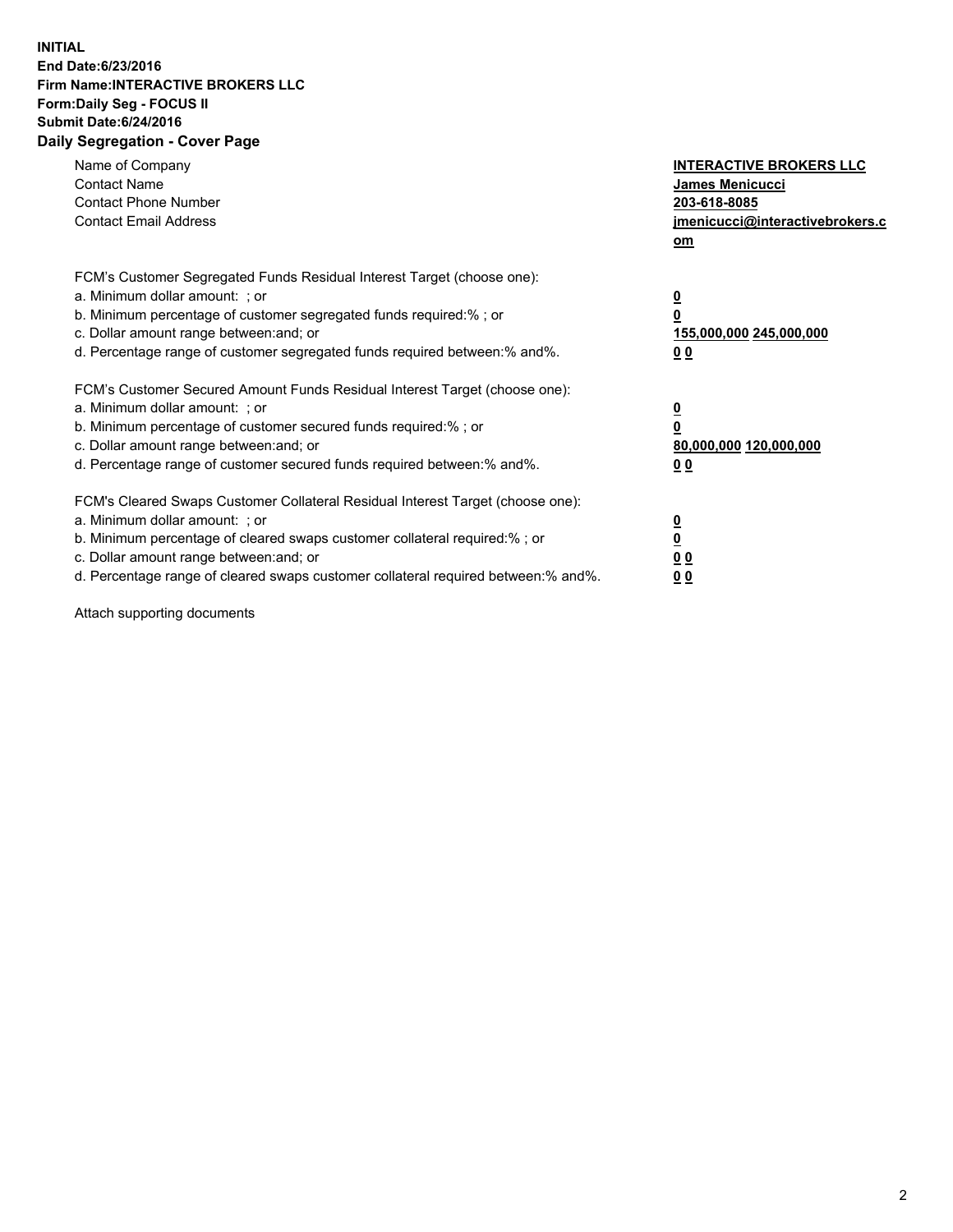## **INITIAL End Date:6/23/2016 Firm Name:INTERACTIVE BROKERS LLC Form:Daily Seg - FOCUS II Submit Date:6/24/2016 Daily Segregation - Secured Amounts**

|     | Daily Ocglegation - Occarea Anioants                                                                       |                                   |
|-----|------------------------------------------------------------------------------------------------------------|-----------------------------------|
|     | Foreign Futures and Foreign Options Secured Amounts                                                        |                                   |
|     | Amount required to be set aside pursuant to law, rule or regulation of a foreign                           | $0$ [7305]                        |
|     | government or a rule of a self-regulatory organization authorized thereunder                               |                                   |
| 1.  | Net ledger balance - Foreign Futures and Foreign Option Trading - All Customers                            |                                   |
|     | A. Cash                                                                                                    | 293,059,055 [7315]                |
|     | B. Securities (at market)                                                                                  | $0$ [7317]                        |
| 2.  | Net unrealized profit (loss) in open futures contracts traded on a foreign board of trade                  | 12,783,551 [7325]                 |
| 3.  | Exchange traded options                                                                                    |                                   |
|     | a. Market value of open option contracts purchased on a foreign board of trade                             | <b>78,574</b> [7335]              |
|     | b. Market value of open contracts granted (sold) on a foreign board of trade                               | -139,940 [7337]                   |
| 4.  | Net equity (deficit) (add lines 1.2. and 3.)                                                               | 305,781,240 [7345]                |
| 5.  | Account liquidating to a deficit and account with a debit balances - gross amount                          | 215,463 [7351]                    |
|     | Less: amount offset by customer owned securities                                                           | 0 [7352] 215,463 [7354]           |
| 6.  | Amount required to be set aside as the secured amount - Net Liquidating Equity                             | 305,996,703 [7355]                |
|     | Method (add lines 4 and 5)                                                                                 |                                   |
| 7.  | Greater of amount required to be set aside pursuant to foreign jurisdiction (above) or line                | 305,996,703 [7360]                |
|     | 6.                                                                                                         |                                   |
|     | FUNDS DEPOSITED IN SEPARATE REGULATION 30.7 ACCOUNTS                                                       |                                   |
| 1.  | Cash in banks                                                                                              |                                   |
|     | A. Banks located in the United States                                                                      | 7,212,500 [7500]                  |
|     | B. Other banks qualified under Regulation 30.7                                                             | 0 [7520] 7,212,500 [7530]         |
| 2.  | Securities                                                                                                 |                                   |
|     | A. In safekeeping with banks located in the United States                                                  | 358,117,370 [7540]                |
|     | B. In safekeeping with other banks qualified under Regulation 30.7                                         | 0 [7560] 358,117,370 [7570]       |
| 3.  | Equities with registered futures commission merchants                                                      |                                   |
|     | A. Cash                                                                                                    | $0$ [7580]                        |
|     | <b>B.</b> Securities                                                                                       | $0$ [7590]                        |
|     | C. Unrealized gain (loss) on open futures contracts                                                        | $0$ [7600]                        |
|     | D. Value of long option contracts                                                                          | $0$ [7610]                        |
|     | E. Value of short option contracts                                                                         | 0 [7615] 0 [7620]                 |
| 4.  | Amounts held by clearing organizations of foreign boards of trade                                          |                                   |
|     | A. Cash                                                                                                    | $0$ [7640]                        |
|     | <b>B.</b> Securities                                                                                       | $0$ [7650]                        |
|     | C. Amount due to (from) clearing organization - daily variation                                            | $0$ [7660]                        |
|     | D. Value of long option contracts                                                                          | $0$ [7670]                        |
|     | E. Value of short option contracts                                                                         | 0 [7675] 0 [7680]                 |
| 5.  | Amounts held by members of foreign boards of trade                                                         |                                   |
|     | A. Cash                                                                                                    | 60,425,912 [7700]                 |
|     | <b>B.</b> Securities                                                                                       | $0$ [7710]                        |
|     | C. Unrealized gain (loss) on open futures contracts                                                        | 1,427,398 [7720]                  |
|     | D. Value of long option contracts                                                                          | 78,574 [7730]                     |
|     | E. Value of short option contracts                                                                         | -139,940 [7735] 61,791,944 [7740] |
| 6.  | Amounts with other depositories designated by a foreign board of trade                                     | $0$ [7760]                        |
| 7.  | Segregated funds on hand                                                                                   | $0$ [7765]                        |
| 8.  | Total funds in separate section 30.7 accounts                                                              | 427,121,814 [7770]                |
| 9.  | Excess (deficiency) Set Aside for Secured Amount (subtract line 7 Secured Statement<br>Page 1 from Line 8) | 121,125,111 [7380]                |
| 10. | Management Target Amount for Excess funds in separate section 30.7 accounts                                | 80,000,000 [7780]                 |
| 11. | Excess (deficiency) funds in separate 30.7 accounts over (under) Management Target                         | 41,125,111 [7785]                 |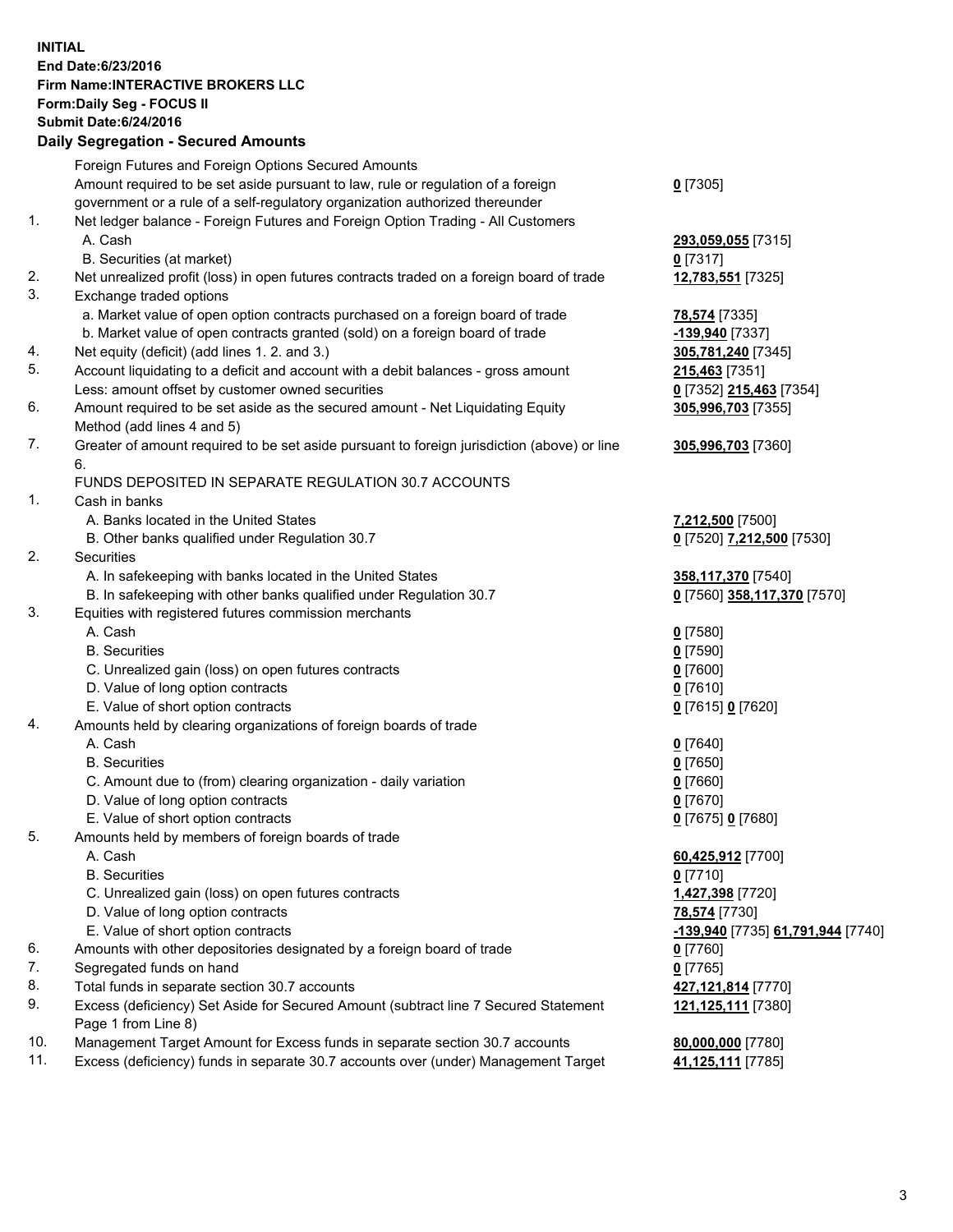**INITIAL End Date:6/23/2016 Firm Name:INTERACTIVE BROKERS LLC Form:Daily Seg - FOCUS II Submit Date:6/24/2016 Daily Segregation - Segregation Statement** SEGREGATION REQUIREMENTS(Section 4d(2) of the CEAct) 1. Net ledger balance A. Cash **2,796,135,513** [7010] B. Securities (at market) **0** [7020] 2. Net unrealized profit (loss) in open futures contracts traded on a contract market **-24,855,050** [7030] 3. Exchange traded options A. Add market value of open option contracts purchased on a contract market **153,328,612** [7032] B. Deduct market value of open option contracts granted (sold) on a contract market **-229,557,688** [7033] 4. Net equity (deficit) (add lines 1, 2 and 3) **2,695,051,387** [7040] 5. Accounts liquidating to a deficit and accounts with debit balances - gross amount **98,601** [7045] Less: amount offset by customer securities **0** [7047] **98,601** [7050] 6. Amount required to be segregated (add lines 4 and 5) **2,695,149,988** [7060] FUNDS IN SEGREGATED ACCOUNTS 7. Deposited in segregated funds bank accounts A. Cash **177,837,385** [7070] B. Securities representing investments of customers' funds (at market) **1,801,797,565** [7080] C. Securities held for particular customers or option customers in lieu of cash (at market) **0** [7090] 8. Margins on deposit with derivatives clearing organizations of contract markets A. Cash **27,052,746** [7100] B. Securities representing investments of customers' funds (at market) **984,712,444** [7110] C. Securities held for particular customers or option customers in lieu of cash (at market) **0** [7120] 9. Net settlement from (to) derivatives clearing organizations of contract markets **-15,044,673** [7130] 10. Exchange traded options A. Value of open long option contracts **153,332,101** [7132] B. Value of open short option contracts **-229,561,088** [7133] 11. Net equities with other FCMs A. Net liquidating equity **0** [7140] B. Securities representing investments of customers' funds (at market) **0** [7160] C. Securities held for particular customers or option customers in lieu of cash (at market) **0** [7170] 12. Segregated funds on hand **0** [7150] 13. Total amount in segregation (add lines 7 through 12) **2,900,126,480** [7180] 14. Excess (deficiency) funds in segregation (subtract line 6 from line 13) **204,976,492** [7190] 15. Management Target Amount for Excess funds in segregation **155,000,000** [7194] 16. Excess (deficiency) funds in segregation over (under) Management Target Amount **49,976,492** [7198]

Excess